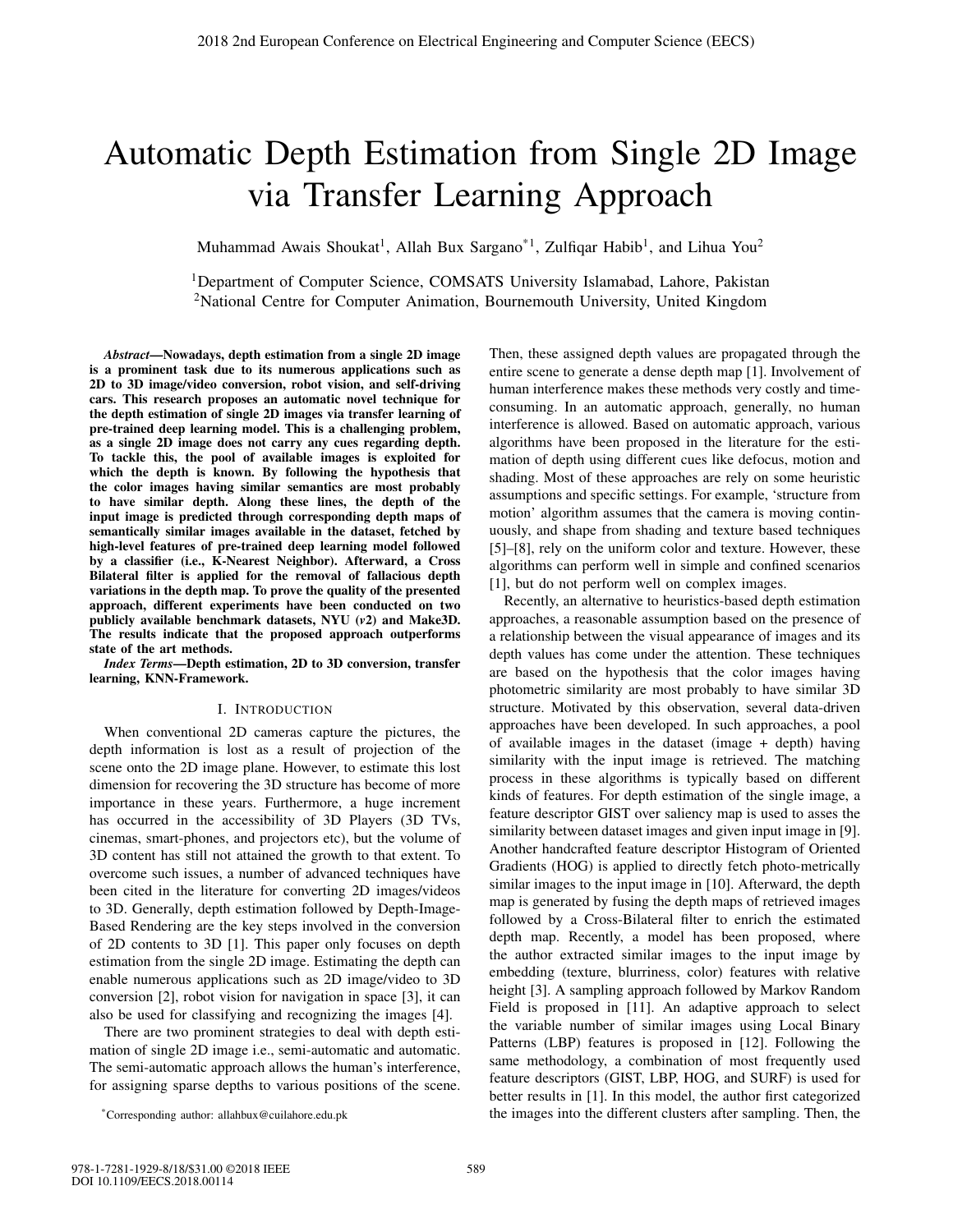best-matched cluster images to the input image are selected on the basis of the proposed combination of feature descriptors.

In practice, the whole depth map of an input image is predicted through the corresponding depth maps of photometrically similar images extracted through the different combination of hand-crafted features. However, each descriptor usually performs good for some specific types of images, and there is no universal feature descriptor available that performs best on every type of images. The selected combination of feature descriptor may perform well in a dataset and lack performance on other. So, it's not a viable option to select a specific combination of feature descriptor. To overcome this limitation in most of the object classification and recognition domains, researchers focus has been shifted from handcrafted feature extraction to deep learning based techniques. However, high computational resources and the large amount of data is required for training of deep learning model from scratch. In the literature, some of the authors proposed the dataaugmentation technique to enlarge the dataset for the suitable training of deep learning model [13], [14]. This is not a good approach as it increases training computation and may not be suitable for the real-time scenario. Hence, training of deep learning model from scratch is not an appropriate approach for the domain-specific problems [15], where the size of the dataset is small. On the other hand, some recent studies in image recognition and classification tasks used the concept of transfer learning (domain adaptation), fine-tune the deeply learned models on a specific task to a new task even in a changed domain [15]–[18]. The transfer learning is also favorable for limited size dataset training and can also be used for real-time applications. There are two ways to approach transfer learning:

- 1) Fine-tune the weights based on the target dataset, while preserving the original pre-trained network.
- 2) Use of pre-trained network for only feature extraction and categorize those features through a suitable classifier.

Based on the second option, we proposed a strategy for automatically learning of relevant features directly from input data through transfer learning approach using pre-trained deep learning model i.e., Residual Neural Network (ResNet-50 [19]). ResNet-50 competed the ImageNet 'Large Scale Visual Recognition Challenge' in 2015 with the error rate of 3.57%. There are also other publicly available models i.e., AlexNet [20] and GoogLeNet [21], but due to their high error rate ResNet-50 [19] model is used. The idea has been taken from the approach adopted in human action recognition by using transfer learning with deep representations [15]. Where the author used AlexNet [20] as a feature extractor, afterward, an ensemble classifier is used to recognize the human actions. In our proposed solution, after extraction of high-level features from pre-trained deep learning model ResNet-50, K-Nearest Neighbor framework (KNN) is used for the appropriate selection of photo-metrically alike images available in the training set. Afterward, the whole depth map is generated by fusing depth maps of those selected images. The complete algorithm has been discussed in the Proposed Methodology section. The experiments are conducted on two public and widelyused data-sets NYU (*v*2) [22] and Make3D [11], to prove the efficiency and effectiveness of the algorithm.

## II. PROPOSED METHODOLOGY

The proposed automatic depth estimation algorithm can be illustrated as follows. Provided an input image, and an RGB-D dataset (Make3D or NYU *v*2), comprised of RGB images whose depth information is available, the aim is to estimate the depth map of the input image. Fig. 1 also demonstrates the whole process involved in the proposed methodology. Following are the major steps involved:

- 1) Sampling of the input image into 4x4 tiles to preserve the positions of objects. This approach will help to distinguish the geometry of the scene.
- 2) Feature extraction of the sampled image using pretrained deep learning model i.e., ResNet-50. The feature vector  $F_i$  representing  $i^{th}$  image is extracted by the concatenating the features of every tile of  $i^{th}$  image as concatenating the features of every tile of  $i^{th}$  image as shown in shown in

$$
F_i = [f_{i,1} \ f_{i,2} \ f_{i,3} \ \cdots \ f_{i,n}], \tag{1}
$$

where  $f_{i,t=-1}$  represents the feature vector with  $t^{th}$  tile<br>number and  $i^{th}$  image number and  $i^{th}$  image.

- 3) Find photo-metrically similar images to the input image, available in the dataset using high-level features extracted in the previous step followed by K-Nearest Neighbor framework with correlation as a similarity metric and number of nearest neighbors *k*=4.
- 4) Analysis of correlation values of fetched images to remove outliers [12]. Only those images will be selected whose correlation values greater than a pre-defined correlation coefficient (Threshold=0.50). Fig. 2 and Fig. 3 shows some examples of selected images.
- 5) Depth map generation of the input image by fusing the corresponding depth maps of selected structurally similar images. Fig. 4 shows some examples of generated depth maps by our proposed algorithm. If D is the combination of the depth maps,  $C_{val}[i]$  correlation value of  $i^{th}$  image and  $D[i]$  associated depth map of  $i^{th}$ <br>*image*. The fusion process is illustrated as image. The fusion process is illustrated as

$$
D = \frac{1}{\sum_{i} C_{val}[i]} \left[ \sum_{i} C_{val}[i] \times D[i] \right].
$$
 (2)

6) Finally, the refinement on the generated depth map has been done through the Cross-Bilateral-Filter to remove fallacious depth variations in the depth map.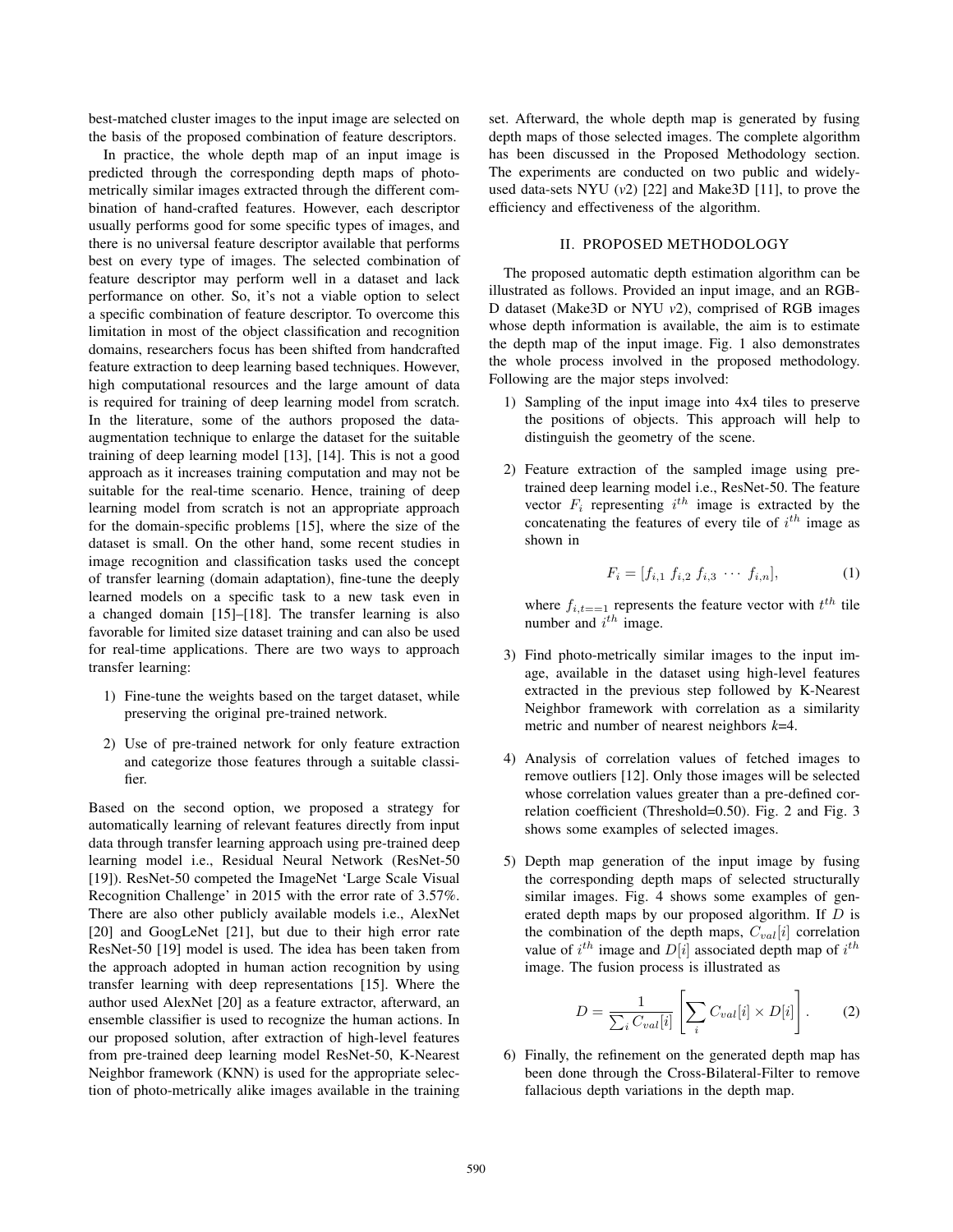

Fig. 1. Block diagram of proposed system.



Fig. 2. 2D query image (Column-1) and variable number of nearest neighbors (Columns 2-5) retrieved using feature extraction via transfer learning followed by KNN classifier on Make3D dataset.



Fig. 3. 2D query image (Column-1) and variable number of nearest neighbors (Columns 2-5) retrieved using feature extraction via transfer learning followed by KNN classifier on NYU (*v*2) dataset.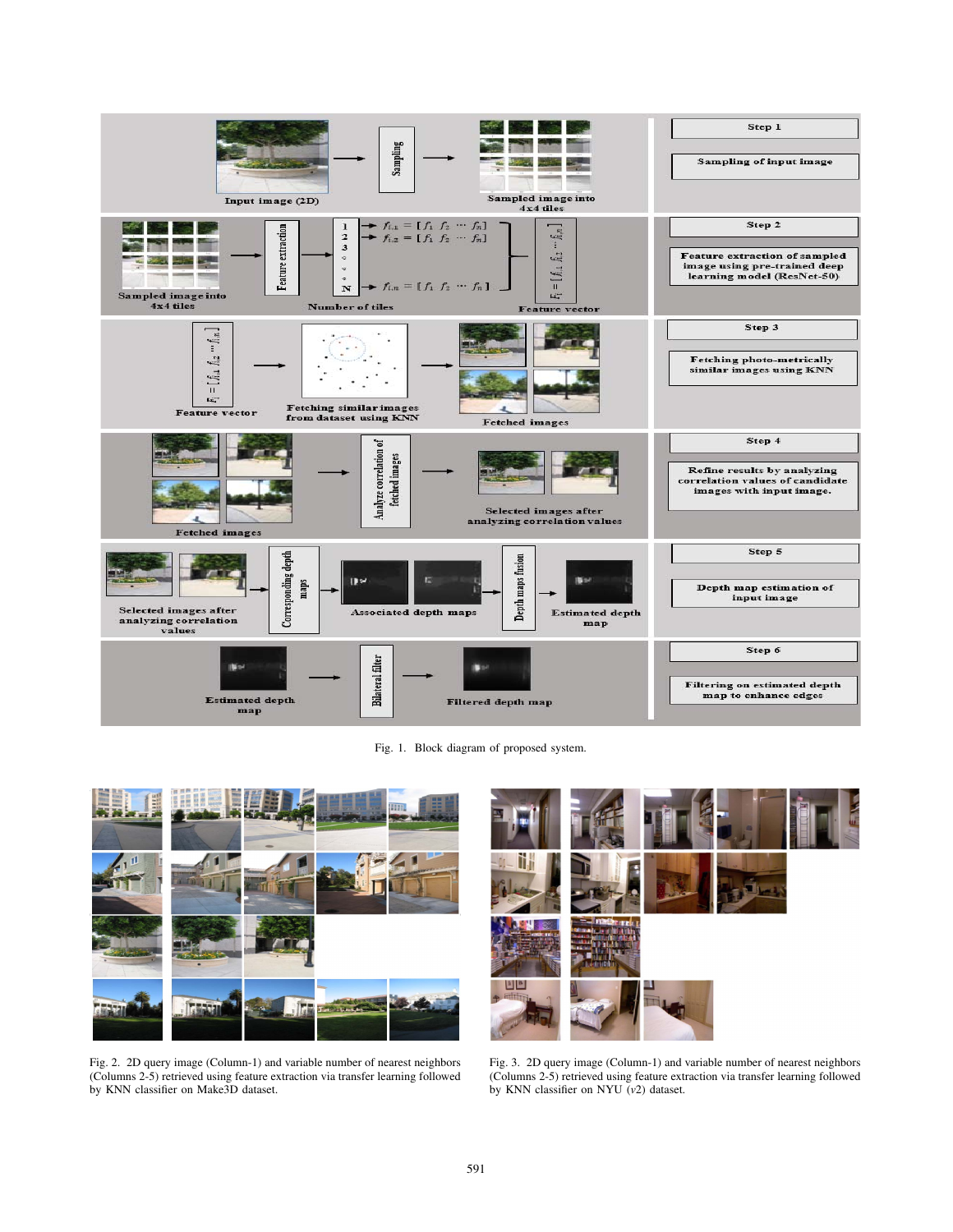# III. EXPERIMENTATIONS AND RESULTS

To assess the quality of the proposed algorithm, the experiments have been conducted on two different datasets (Make3D and NYU (*v*2)). The NYU data set is comprised 1449 RGB images (795 for training set and 654 for test set) along with their corresponding depth information of indoor scenes. While Make3D dataset contains 534 (400 for training set and 134 for test set) outdoor scenes. For more experiments on NYU dataset, leave one out methodology is used for comparison with state of the art. This selects one by one (image + depth) pair from the dataset as a test set, while leaving all the other pairs for the training set. In the literature, some authors also combined these two datasets to generate a new dataset and reported the results on it. To compare with those models, the combination of both two datasets is used to generate a new dataset with 1983 images and leave one out methodology is used for comparison. Following measures are used to evaluate the quality of the proposed algorithm. If P is the number of pixels, M estimated depth map,  $M^*$  ground truth,  $\mu_M$ ,  $\mu_{M^*}$  statistical mean values,  $\sigma_M$  and  $\sigma_{M^*}$  statistical standard deviation of estimated and ground truth depth maps respectively, the generalized mathematical form of the error measures can be derived as

$$
C = \frac{\sum_{i} (M[i] - \mu_M)(M^*[i] - \mu_{M^*})}{P \sigma_M \sigma_{M^*}},
$$
(3)

$$
log10 = \frac{1}{P} \sum_{i} [log_{10}(M^*[i]) - log_{10}(M[i])], \tag{4}
$$

$$
RMSE = \sqrt{\frac{\sum_{i} (M^*[i] - M[i])^2}{P}},\tag{5}
$$

$$
PSNR = 20\log_{10}\frac{Max(M^*)}{RMSE},\tag{6}
$$

$$
RMSE(log) = \sqrt{\frac{\sum_{i} (log_{10}(M^*[i]) - log_{10}(M[i]))^2}{P}}, \quad (7)
$$

$$
REL = \frac{1}{P} \sum_{i} \left[ \frac{|M^*[i] - M[i]|}{M^*[i]} \right]. \tag{8}
$$

For comparison of our algorithm with state of the art, above mentioned error measures have been taken. These error rates are used to check the quality of the estimated depth map generated by our algorithm with actual ground truth depth map. Table 1-4 shows the comparison results of the proposed method with state of the art. The results of the other models have been taken from their publications or cited by other papers. The proposed approach shows improved results than state of the art algorithms. The best results have been represented through bold values. The sign '-' indicates that the result of the cited paper is not available for that particular measure. On NYU dataset, our algorithm outperforms the other state of the art algorithms, while on Make3D dataset the results are close to the state of the art. Higher the value of C, and PSNR represents high quality, while lower the results of REL, Log10, RMSE, and RMSE log is better. The proposed approach falls into the category of algorithms where results depend on the



Fig. 4. 2D query image, estimated depth by proposed algorithm, refined depth map and actual ground truth depth map (Columns 1-4) respectively.

selection of depth-wise similar images. With high-level feature more accurate candidates are selected, which reduces the error rate. Hence, better quality results are achieved through this novel approach. Fig. 4 shows some examples of generated depth maps by our proposed algorithm.

# IV. CONCLUSION

This research work proposed a novel depth estimation algorithm using transfer learning technique. A strategy for automatically learning of relevant features directly from input data using pre-trained deep learning model ResNet-50 has been introduced for the estimation of depth. The algorithm relies on the hypothesis that the color images having photometric similarity likely present similar depth structure. Based on this idea, algorithm finds structurally similar images of input image from the pool of available images whose depth is known. Then, the depth map of the input image is estimated through the fusion of corresponding depth maps of those structurally alike images. In the last step, a Cross Bilateral filter is used to remove the fallacious depth variations in the estimated depth map. Different accuracy measures are used to assess the quality of the presented algorithm. The algorithm achieved better/closer results to the most of the renowned algorithms in state-of-the-art. In our future directions, we will improve the mechanism of selection of more relevant images to reduce more error rate. Combination of pre-trained deep learning models can also be tried.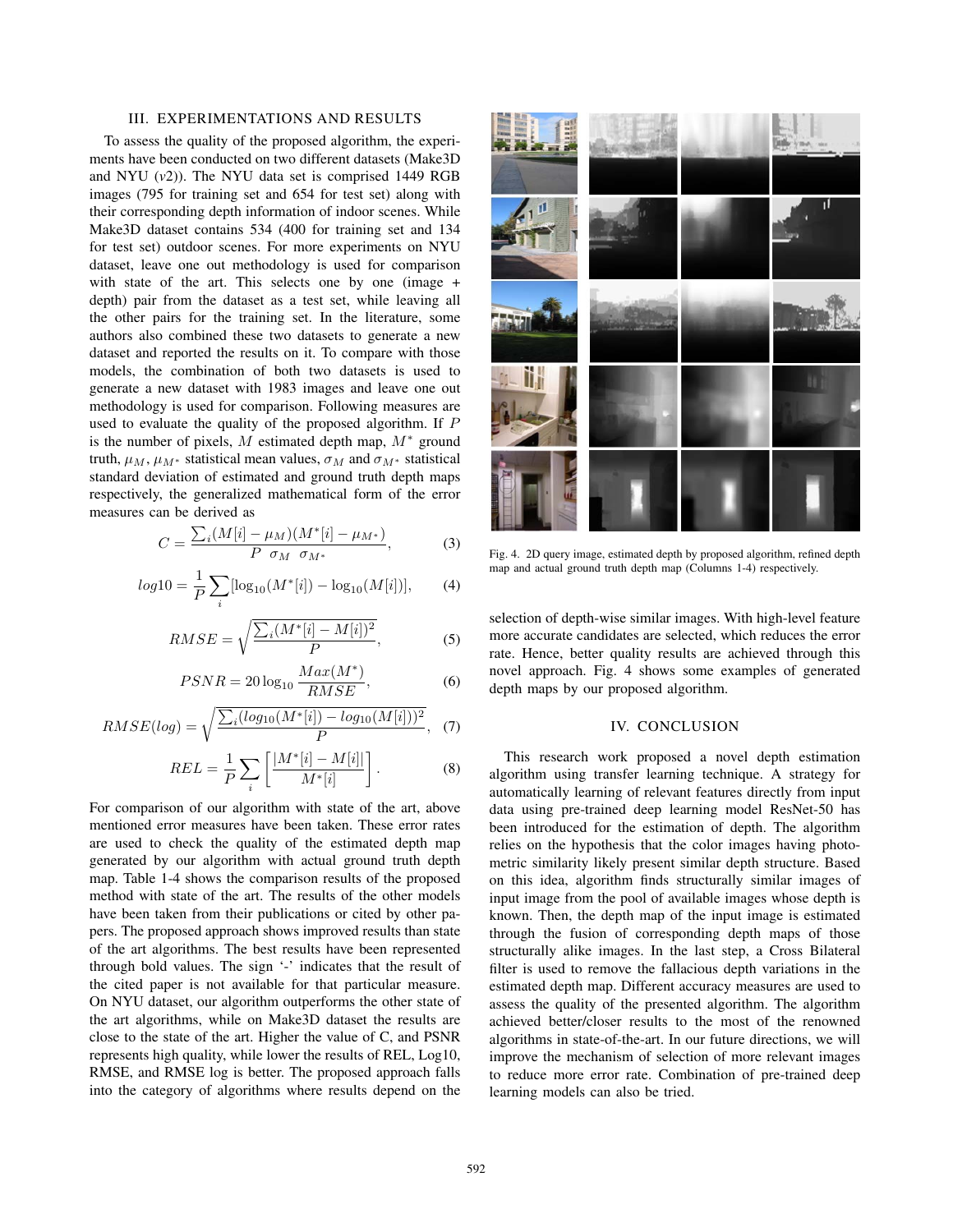## TABLE I

COMPARISON OF STATE OF THE ART ALGORITHMS ON NYU (*v*2) DATASET. THE SIGN '-' INDICATES THAT THE RESULT OF THE LISTED PAPER IS NOT AVAILABLE FOR THAT PARTICULAR MEASURE. BEST RESULTS ARE REPRESENTED THROUGH BOLD CHARACTERS.

| NYU - Train-795 and Test-654 Split |       |                       |       |           |  |
|------------------------------------|-------|-----------------------|-------|-----------|--|
| Algorithm                          |       | <b>RMSE RMSE(log)</b> |       | REL Log10 |  |
| Proposed                           | 0.956 | 0.152                 | 0.325 | 0.124     |  |
| <b>TRNN [3]</b>                    | 1.12  | 0.402                 | 0.395 | 0.144     |  |
| Depth transfer [23]                | 1.2   |                       | 0.35  | 0.131     |  |
| Weighted median [24]               | 1.28  | 0.90                  | 1.3   | 0.29      |  |
| Make3D [11]                        | 1.214 | 0.409                 | 0.35  |           |  |
| Perception in the wild [25]        | 1.10  | 0.38                  | 0.34  |           |  |
| Mid level vision [26]              | 1.20  | 0.42                  | 0.40  |           |  |
| Multi-scale deep network [27]      | 0.907 | 0.285                 | 0.215 |           |  |

#### TABLE II

COMPARISON OF STATE OF THE ART ALGORITHMS ON MAKE3D DATASET. THE SIGN '-' INDICATES THAT THE RESULT OF THE LISTED PAPER IS NOT AVAILABLE FOR THAT PARTICULAR MEASURE. BEST RESULTS ARE REPRESENTED BY BOLD CHARACTERS.

| Make3D - Train-400 and Test-134 split |       |             |             |       |       |
|---------------------------------------|-------|-------------|-------------|-------|-------|
| Algorithm                             | C     | <b>PSNR</b> | <b>RMSE</b> | REL   | Log10 |
| Proposed                              | 0.623 | 14.27       | 15.92       | 0.49  | 0.16  |
| Multiple features [1]                 | 0.66  | 14.10       |             | 0.407 | 0.140 |
| <b>TRNN [3]</b>                       | 0.74  |             | 13.43       | 0.407 | 0.145 |
| <b>DEPT</b> [28]                      |       |             | 16.7        | 0.421 | 0.172 |
| Adaptive LBP Based [12]               | 0.66  | 14.06       | 14          | 0.384 | 0.156 |
| Weighted median [24]                  | 0.66  |             | 15.94       | 0.376 | 0.161 |
| HOG feature based [10]                | 0.61  | 13.4        |             | 0.432 | 0.18  |
| Batra et al. [29]                     |       |             | 15.8        | 0.362 | 0.168 |
| Depth Transfer [23]                   | 0.69  | 14.56       | 15.1        | 0.362 | 0.148 |
| Semantic label [30]                   |       |             |             | 0.379 | 0.148 |
| Make3D [11]                           | 0.64  |             |             | 0.458 | 0.149 |

# TABLE III COMPARISON OF STATE OF THE ART ALGORITHMS ON NYU (*v*2) DATASET

WITH LEAVE ONE OUT STRATEGY. BEST RESULTS ARE REPRESENTED BY BOLD CHARACTERS.

| <b>NYU-Leave One Out</b> |      |             |            |       |  |
|--------------------------|------|-------------|------------|-------|--|
| Algorithm                |      | <b>PSNR</b> | <b>REL</b> | Log10 |  |
| Proposed                 | 0.62 | 15.1        | 0.31       | 0.11  |  |
| Multiple features [1]    | 0.63 | 13.90       | 0.407      | 0.140 |  |
| Adaptive LBP Based [12]  | 0.63 | 13.74       | 0.422      | 0.153 |  |
| HOG feature based [10]   | 0.61 | 12.90       | 0.539      | 0.183 |  |
| Depth Transfer [23]      | 0.59 | 13.57       | 0.374      | 0.134 |  |

### TABLE IV

COMPARISON OF STATE OF THE ART ALGORITHMS ON THE COMBINATION OF BOTH TWO DATASETS, NYU (*v*2) AND MAKE3D. BEST RESULTS ARE REPRESENTED BY BOLD CHARACTERS.

| NYU and Make3D-Leave One Out |      |             |       |       |  |
|------------------------------|------|-------------|-------|-------|--|
| Algorithm                    |      | <b>PSNR</b> | REL   | Log10 |  |
| Proposed                     | 0.60 | 15.31       | 0.388 | 0.134 |  |
| Multiple features [1]        | 0.63 | 14.00       | 0.41  | 0.16  |  |
| Adaptive LBP Based [12]      | 0.62 | 13.81       | 0.568 | 0.192 |  |
| Depth Transfer [23]          | 0.60 | 12.48       | 0.559 | 0.196 |  |
| HOG feature based [10]       | 0.60 | 13.58       | 1 01  | 0.245 |  |

## ACKNOWLEDGEMENT

This research is supported by the PDE-GIR project which has received funding from the European Unions Horizon 2020 research and innovation programme under the Marie Skodowska-Curie grant agreement No 778035.

## **REFERENCES**

- [1] J. L. Herrera, C. R. del Blanco, and N. García, "Automatic depth extraction from 2d images using a cluster-based learning framework," *IEEE Transactions on Image Processing*, vol. 27, no. 7, pp. 3288–3299, 2018.
- [2] Y. Wang, R. Wang, and Q. Dai, "A parametric model for describing the correlation between single color images and depth maps," *IEEE Signal Processing Letters*, vol. 21, no. 7, pp. 800–803, 2014.
- [3] H. Mohaghegh, N. Karimi, S. R. Soroushmehr, S. Samavi, and K. Najarian, "Aggregation of rich depth aware features in a modified stacked generalization model for single image depth estimation," *IEEE Transactions on Circuits and Systems for Video Technology*, 2018.
- [4] A. Torralba and A. Oliva, "Depth estimation from image structure," *IEEE Transactions on pattern analysis and machine intelligence*, vol. 24, no. 9, pp. 1226–1238, 2002.
- [5] T. Lindeberg and J. Garding, "Shape from texture from a multi-scale perspective," in *Computer Vision, 1993. Proceedings., Fourth International Conference on*, pp. 683–691, IEEE, 1993.
- [6] J. Malik and R. Rosenholtz, "Computing local surface orientation and shape from texture for curved surfaces," *International journal of computer vision*, vol. 23, no. 2, pp. 149–168, 1997.
- [7] A. Maki, M. Watanabe, and C. Wiles, "Geotensity: Combining motion and lighting for 3d surface reconstruction," *International Journal of Computer Vision*, vol. 48, no. 2, pp. 75–90, 2002.
- [8] R. Zhang, P.-S. Tsai, J. E. Cryer, and M. Shah, "Shape-from-shading: a survey," *IEEE transactions on pattern analysis and machine intelligence*, vol. 21, no. 8, pp. 690–706, 1999.
- [9] J. L. Arciniegas Herrera, J. Konrad, C. R. d. Blanco Adán, and N. García Santos, "Learning-based depth estimation from 2d images using gist and saliency," in *2015 IEEE International Conference on Image Processing (ICIP)*, pp. 4753–4757, IEEE, 2015.
- [10] J. Konrad, M. Wang, P. Ishwar, C. Wu, and D. Mukherjee, "Learningbased, automatic 2d-to-3d image and video conversion," *IEEE Transactions on Image Processing*, vol. 22, no. 9, pp. 3485–3496, 2013.
- [11] A. Saxena, M. Sun, and A. Y. Ng, "Make3d: Learning 3d scene structure from a single still image," *IEEE transactions on pattern analysis and machine intelligence*, vol. 31, no. 5, pp. 824–840, 2009.
- [12] J. L. Herrera, C. R. del Bianco, and N. García, "Learning 3d structure from 2d images using lbp features," in *Image Processing (ICIP), 2014 IEEE International Conference on*, pp. 2022–2025, IEEE, 2014.
- [13] Y. Kim, H. Jung, D. Min, and K. Sohn, "Deep monocular depth estimation via integration of global and local predictions," *IEEE Transactions on Image Processing*, vol. 27, no. 8, pp. 4131–4144, 2018.
- [14] L. He, G. Wang, and Z. Hu, "Learning depth from single images with deep neural network embedding focal length," *IEEE Transactions on Image Processing*, 2018.
- [15] A. B. Sargano, X. Wang, P. Angelov, and Z. Habib, "Human action recognition using transfer learning with deep representations," in *Neural Networks (IJCNN), 2017 International Joint Conference on*, pp. 463– 469, IEEE, 2017.
- [16] H. Noh, S. Hong, and B. Han, "Learning deconvolution network for semantic segmentation," in *Proceedings of the IEEE international conference on computer vision*, pp. 1520–1528, 2015.
- [17] H. Nam and B. Han, "Learning multi-domain convolutional neural networks for visual tracking," in *Proceedings of the IEEE Conference on Computer Vision and Pattern Recognition*, pp. 4293–4302, 2016.
- [18] R. Girshick, J. Donahue, T. Darrell, and J. Malik, "Rich feature hierarchies for accurate object detection and semantic segmentation," in *Proceedings of the IEEE conference on computer vision and pattern recognition*, pp. 580–587, 2014.
- [19] K. He, X. Zhang, S. Ren, and J. Sun, "Deep residual learning for image recognition," in *Proceedings of the IEEE conference on computer vision and pattern recognition*, pp. 770–778, 2016.
- [20] A. Krizhevsky, I. Sutskever, and G. E. Hinton, "Imagenet classification with deep convolutional neural networks," in *Advances in neural information processing systems*, pp. 1097–1105, 2012.